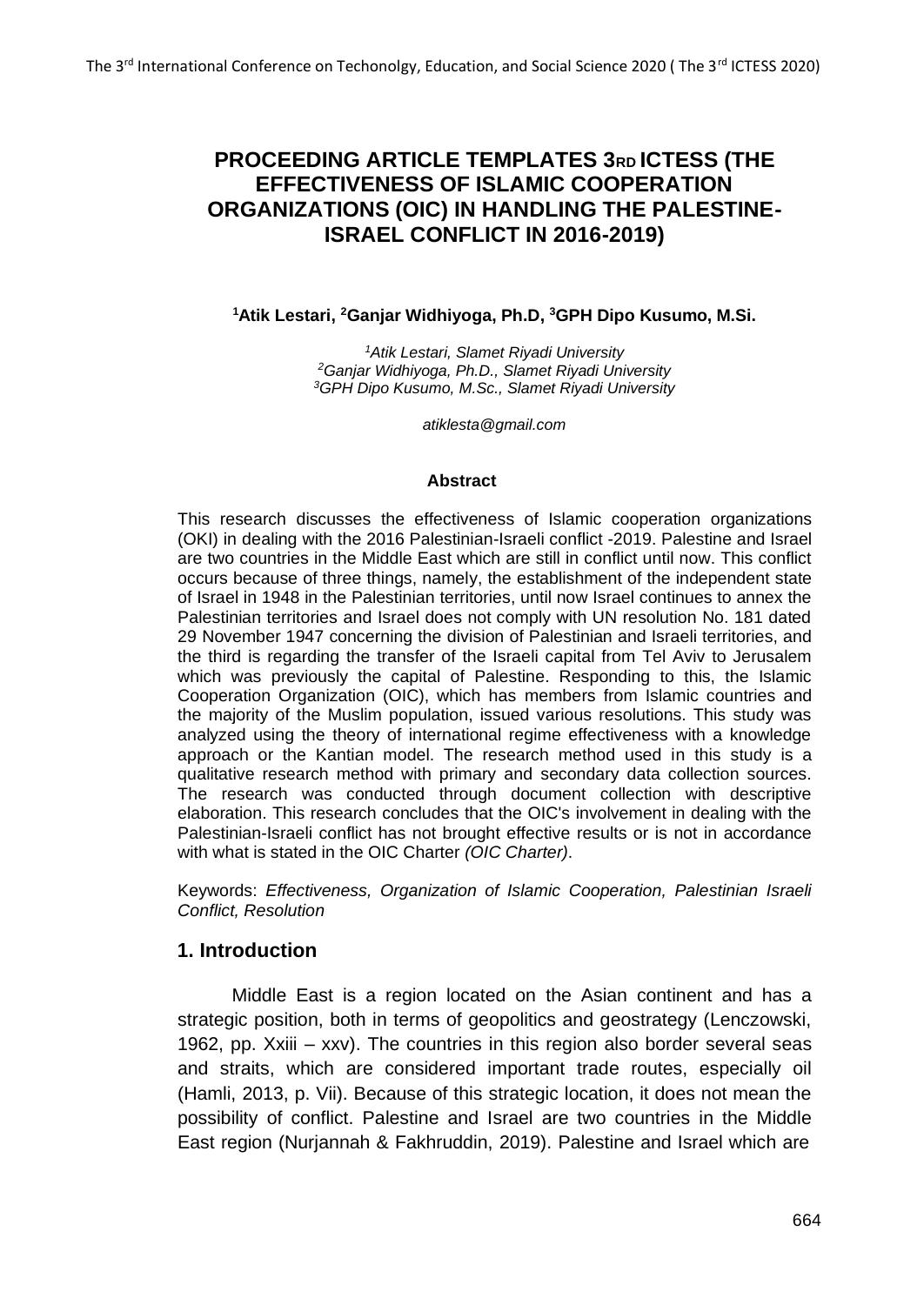part of this territory have been in conflict for a long time. The conflict that occurred between Palestine and Israel was a conflict over land in the Palestinian territories (Nurjannah & Fakhruddin, 2019, p. 16). The conflict that occurred between Palestine and Israel was caused by theological claims and political claims of each party (Suswanta, 2012, p. 70). This conflict is caused by the Jews who want to establish their *National Home*on Palestinian land, in this case, Israel has claimed the Palestinian territories as the land promised by God to them and they came to Palestine just to fulfill God's promise (Wahyudhi, 2011, p. 22). In addition, the Palestinian territories, especially Jerusalem, are a holy place that is the link between the three religions, namely the Samawi religion consisting of Islam, Judaism and Christianity (Thontowi, 2001, p. 139).

The Palestinian Israeli conflict has captured the attention of the international community (Nurjannah & Fakhruddin, 2019, p. 16). Therefore, on September 1969 the 22-25,leaders of a number of Islamic countries held a conference in Rabat, Morocco, and agreed on the Rabat Declaration which affirms belief in the religion of Islam, respect for the UN Charter and human rights (KEMLU, 2014). The Islamic Cooperation Organization (OIC) is an international organization consisting of 57 Islamic countries and countries with Muslim populations around the world (KEMLU, 2014). The background of the establishment of the OIC cannot be separated from the conflict that occurred between Palestine-Israel, especially regarding the issue of Jerusalem and the Al-'Aqsa Mosque (KOMPAS, 2020). The incident began when the radical Jewish community burned part of the Al-'Aqsa Mosque on August 21, 1969, so that it made the awareness of Muslims re-established (Azhar, 2002). The aim of the establishment of this organization is to support international peace and security, protect Islamic holy places, assist the struggle for the establishment of an independent and sovereign Palestinian state (OIC, 2020a).

The Palestinian-Israeli conflict is considered a never-ending conflict, therefore the author needs to examine the OIC's involvement in this conflict, especially in 2016 to 2019, whether it has been running according to the original principles and objectives of the OIC's establishment or has not had a significant impact. Referring back to some of the OIC's own principles and goals is clear, but in practice it can be considered slow and just running in place. By becoming a third party or actor who can intervene in the conflict, it is hoped that in this study the OIC has carried out its role well. Recalling that the settlement of the Palestinian conflict is a priority scale goal for the OIC.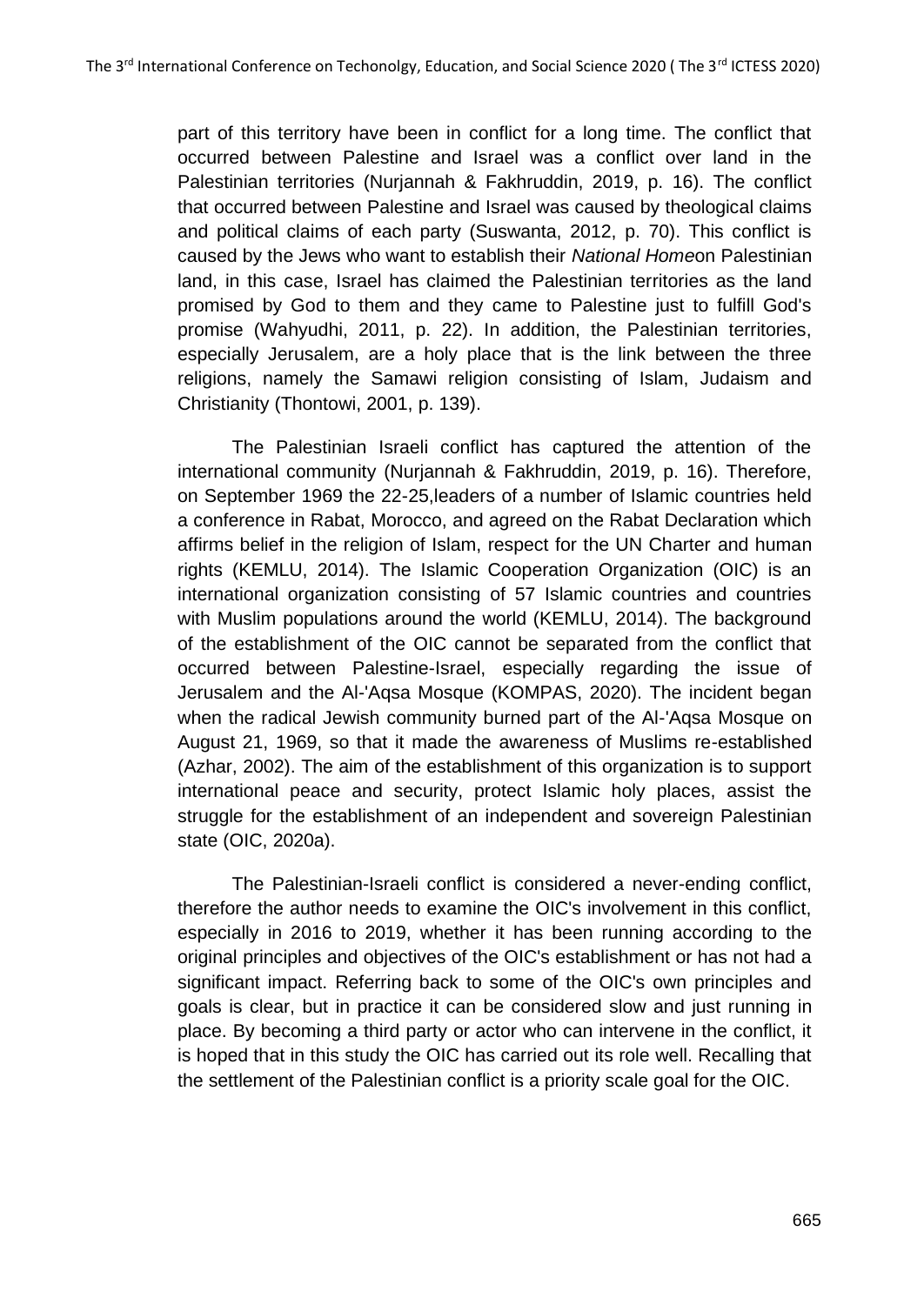# **2. Literature Review**

## **2.1. Effectiveness of International Regimes**

Keohane & Nye (1984, p. 728) define a regime as a collection of governmental arrangements consisting of various rules, norms, and procedures that control each behavior and its impact (Keohane & Nye, 1984, p. 728). Meanwhile, Krasner (1983, p. 2) defines an international regime as a series of principles, norms, rules and decision making that are carried out explicitly or implicitly with the aim that actors in international relations can interact coherently (Nye, 2014, p. 1). According to Stokke (2006, pp. 4–6) in general, a regime is said to be effective if it can resolve problems that are the background of the regime's formation. Underdal et al. (2001, p. 4) added that the effectiveness of a regime can also be measured using the formula  $Er = f(Sr.Cr) + Br$ , Sr is the *Stringency* (strength of the rule), Cr is the *compliance* (compliance of regime members to the rules) and Br is a side effect. produced by the regime. So it is necessary to check thebeforehand *output*, *outcome* and *impact* of a resolutionto determine the effectiveness of the regime (Underdal et al., 2001, p. 6). *Output (Sr)* is the output that arises from the formation process, *Outcome (Cr) is* related to changes in the behavior of regime members, *Impact (Br) is* related to the creation of certain situations desired by the regime (Underdal et al., 2001, p. 6).

Furthermore, to examine issues in international relations, there are three approaches that will be used, namely the Hobbesian model derived from the views and philosophical assumptions of Thomas Hobbes, a realist approach on the basis of strength. The Grotian view based on interests originates from the philosophical assumptions of Hugo de Groot's thought, and the Kantian view on the basis of knowledge comes from the philosopher Immanuel Kant (Tarzi, 1998, pp. 71–74).

# **2.2. Conflict Resolution Theory**

Conflict is something that is closely related to human life, even in international relations conflict becomes one of the forming patterns of interaction between actors in the international system (Himes, 2008, p. 7). In order to survive in an international system, countries will tend to increase their self-capabilities as a form of prevention and protection from attacks (Herz, 1950, p. 180). This has an impact on other countries who will see this as a threat so that they will also do the same (Herz, 1950, p. 180). As a consequence, countries will continue to be in a condition known as a *security dilemma* (Mitzen, 2006, p. 342).

There are three approaches to analyzing conflict resolution, these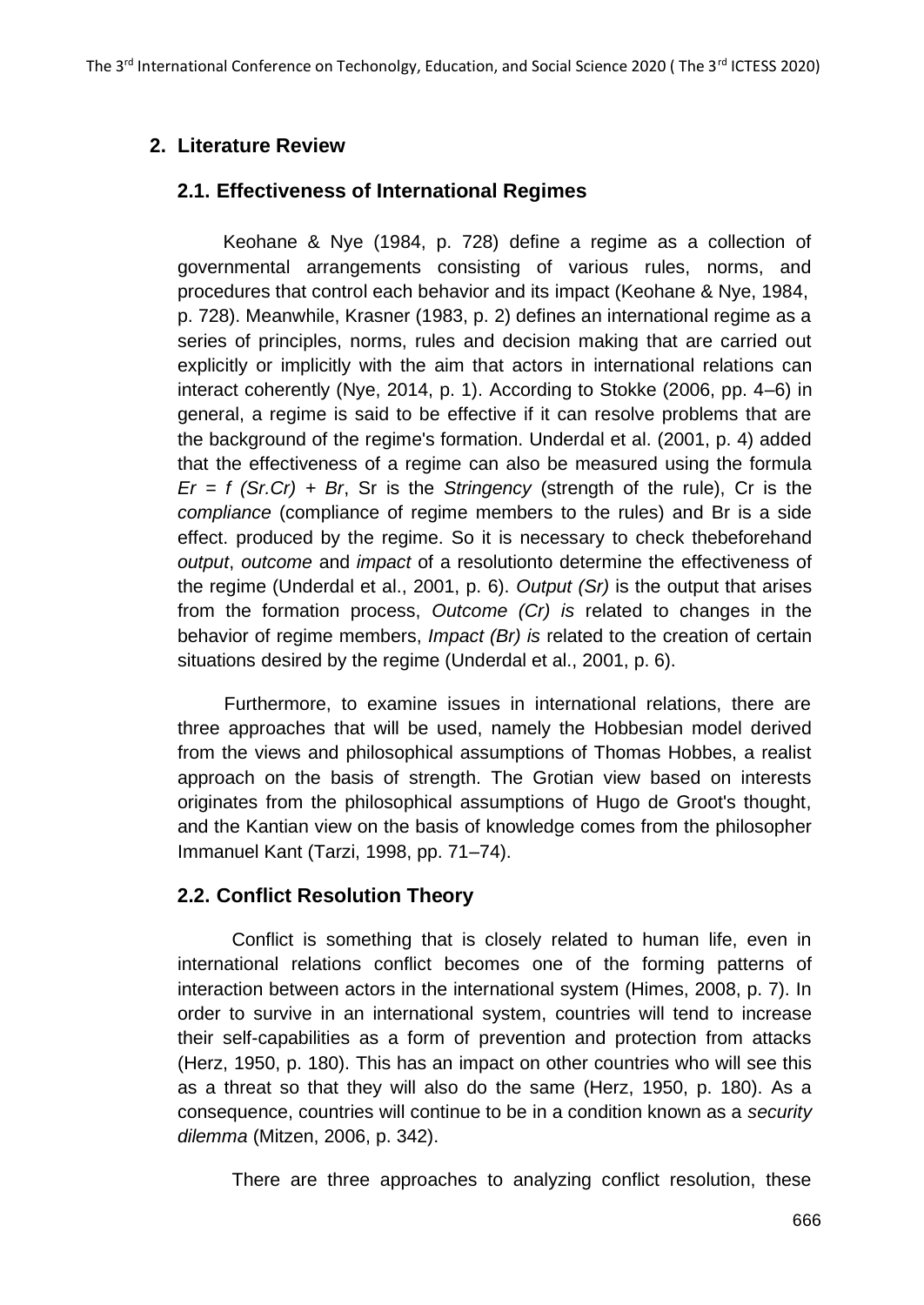approaches include a conflict dynamics approach, a needs-based approach, and a strategic calculation approach (Wallensteen, 2018, p. 38).

In this research, the theory of conflict resolution is used by researchers to see the efforts that the OIC has made in dealing with the Palestinian-Israeli conflict. The effort that the OIC can make to handle the Palestinian-Israeli conflict is to hold conflict resolution which can be in the form of negotiations and other stages of conflict resolution. By using this theory, it can also be seen what strategies or methods and how are used by the Islamic Cooperation Organization in handling the conflict, in which the OIC acts as a third party.

### **3. Research Methods**

In this study the authors used a qualitative research type, with themes related to case studies. Case studies, or case studies, are part of a qualitative method that intends to explore a particular case in greater depth by involving the collection of various sources of information (Semiawan, 2010, p. 49). In this study, the researcher raised the theme of the 2016-2019 Palestinian Israeli Conflict case study.

Data sources are divided into two categories, namely primary data and secondary data (Hardani et al., 2020, p. 247). In this study, researchers used primary data from official sources such as the OKI website and documents from the OKI. Researchers also use secondary data that comes from books, journals, documents, magazines, and materials from the internet. This information is used by researchers to analyze and process the problems raised as the research theme.

### **4. Result and discussion**

# **4.1. Mapping and Analysis of the Palestinian-Israeli The Palestinian Israeli conflict**

Conflictbegan in 1917. That is, when the issue of the Minister of Foreign Affairs of the United Kingdom, Arthur James Balfour, issued a decree, hereinafter referred to as the Balfour Declaration (Beinin & Hajjar, 2014, p. 2). This declaration contains British approval of the Zionist Jewish plan which wants the state of Israel to stand in the Palestinian territories (Al-Jaddid, 2014). Initially, there were many rejections to the declaration, the results of the cabinet votes were balanced between agreeing and disagreeing (Al-Jaddid, 2014). However, finally on November 2, 1917, the Declaration of Balfour was declared official (Nurjannah & Fakhruddin, 2019, p. 18).

Britain's inability to manage the Palestinian territories had an impact on the UN's decision to issue a resolution, namely resolution No. 181 dated 29 November 1947 (Nor, 2004, p. 146). This resolution was approved by 33 countries, was opposed by 13 countries, and 10 countries abstained (Al-Jaddid, 2014, p. 13). Israel Declares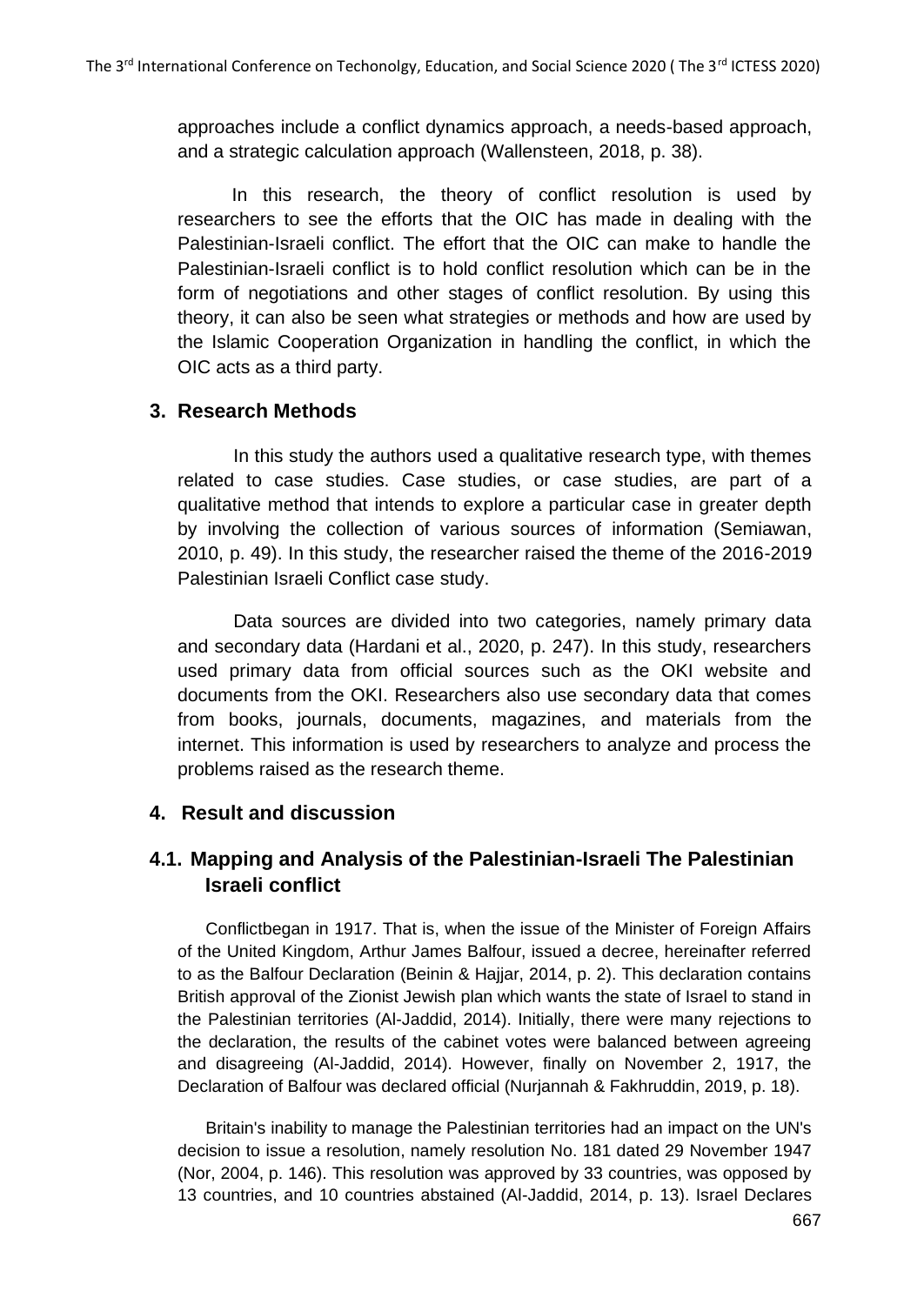Independence In 1948 with British support through the Balfour Declaration, on May 15, 1948 Israel officially became a state (Muchsin, 2015, p. 398). The establishment of the state of Israel was not only based on the Balfour Declaration. Israel stands as a state also on the basis of beliefs regarding the legacy of the old covenant of the Bible which according to the Jews, Palestine is the land promised by God for the Jewish nation *(Promise Land)* (Islamiyah & Trilaksana, 2016, p. 904). In addition, the recommendation of the UN general assembly through UN resolution No.181 dated 29 November 1947 regarding the division of Arab and Jewish support for the establishment of Israel into a state (Islamiyah & Trilaksana, 2016, p. 904). Until now, the conflict between the two countries is still happening, both in the form of territorial conflicts and violations of human rights (REPUBLIKA, 2019).

In December 2016 the United Nations again issued resolution 2334 in response to the 2015 armed conflict (ANTARA, 2020). During 2015, Israeli and other extremist settlers continued to attack Palestinians and their property, [including](https://www.maannews.com/Content.aspx?id=765495) [destroying olive trees and o](https://www.maannews.com/Content.aspx?id=765495)ther crops, as part of efforts to displace Palestinians off their land (IMEU, 2016). The UN Resolution 2334 contains the affirmation of Israel's obligation to comply with the law and its responsibilities under *the Fourth Geneva Convention relative to the Protection of Civilian Persons in Time of War, of 12 August 1949,* and to comply with advice efforts given by the International Court of Justice on 9 July 2004 (Nations, 2020). In accordance with the statement on the website of the Ministry of Foreign Affairs of the Republic of Indonesia, the US unilaterally on December 6, 2017 has announced its decision to recognize Jerusalem as the capital of Israel, and has been followed by the transfer of the US Embassy from Tel Aviv to Jerusalem on 14 May 2018 with occupies a building inside the US Consulate General complex in the Arnona area, West Jerusalem (KEMLU, 2019). This US action will in fact undermine the process of peace negotiations in the Middle East in general and the negotiations between Palestine-Israel in particular, considering that this recognition has taken sides for Israel in conducting future negotiations *vis-a-vis* Palestine (KEMLU, 2019).

### **4.2. Formation of the Organization of Islamic Cooperation (OIC) The**

Organization of Islamic Cooperation (OIC) is an international organization that brings together 57 Islamic countries with Muslim populations around the world (Arif, 2015, p. 47). Before the OIC was formed, several Islamic countries or those with a majority Muslim population had several times held international meetings (conferences) in order to discuss various problems that befall the Islamic world (Azhar, 2002, p. 75). The history of the formation of this organization cannot be separated from the problems regarding the 'Aqsa Mosque, namely when a 28-year-old Christian extremist with an Australian passport burned the part of Saladin's pulpit, the Al' Aqsa Mosque complex, Jerusalem (Tirto.id, 2020).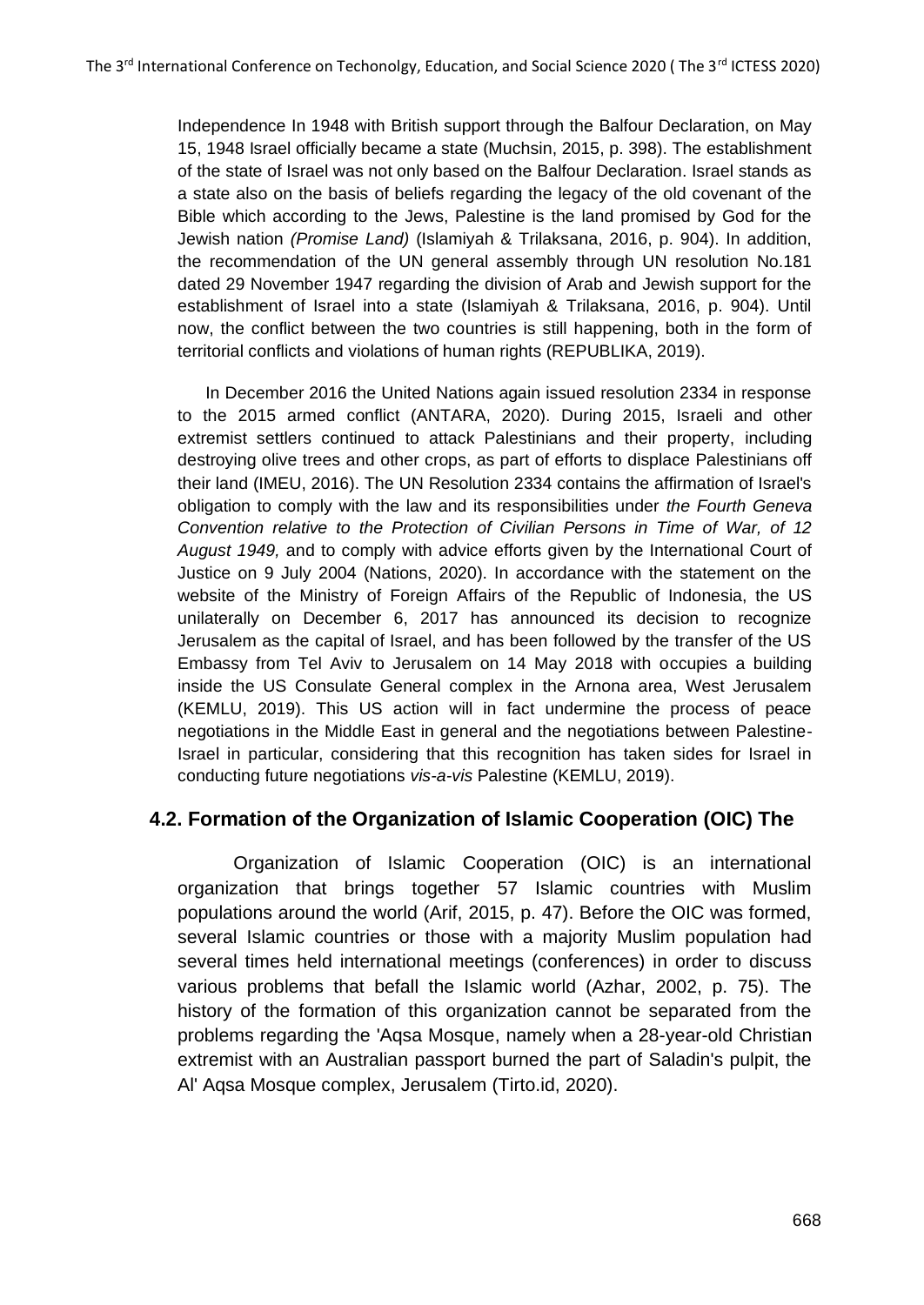## **4.3. The OIC's Attitude towards the 2016-2019 Palestine-Israel Conflict**

As with the initial goal of the establishment of the Islamic Cooperation Organization as stated in the *OIC Charter, it is* necessary to observe the efforts of this organization in addressing the conflict between the two countries. Secretary General of the OIC, Dr. Yousef A. Al-Othaimee, reiterated that this organization is the unity and core force of Islamic action with the OIC and the agreement of all member states that seek to end the Israeli occupation and help the Palestinian people realize their rights (OIC, 2020b). Furthermore, in dealing with the conflict between the two countries, especially in 2016 to 2019, the OIC, which is one of the platforms for the Palestinian state to realize its aspirations, has issued various resolutions.

The resolutions issued by OKI include, Resolution OIC / SUM-13/2016 / PAL-RES / FINAL, OIC / CFM-44/2017 / PAL / RES / FINAL, OIC / CFM-45/2018 / PAL / RES / FINAL ORIGINAL, OIC / CFM-46/2019 / PAL / RES / FINAL. The four resolutions at least contain demands for the sovereignty of the Palestinian territories, *Al-Quds Al-Sharif*. Condemnation of the various actions carried out by Israel which is clearly detrimental to the Palestinian side. Forcing Israel to comply with the advice given by the International Court of Justice and UN resolution 2334. The OIC also emphasized that in order to achieve the goal of Palestinian sovereignty, support from the international community, particularly OIC member states, needs to be supported.

Various resolutions have been issued by the OIC from 2016 to 2019, then it is necessary to see how the OIC member states have responded to these resolutions. The OIC itself has agreed not to normalize diplomatic relations with Israel if Israel does not immediately stop its occupation (Nabulsi, 2020). On the other hand, there are several OIC member states that recognize Israel and have diplomatic relations with Israel. Turkey was the first Islamic state to recognize Israel in 1949 (Safi, 2020). In 1950 Iran became the second Islamic country to establish diplomatic relations and close cooperation with Israel (Safi, 2020).

Egypt has also agreed on a peace with Israel during the Camp David Agreement in 1978 (Andriana, 2018, p. 52). In 1994 Jordan also agreed to a peace agreement with Israel (Gradner, 2020). In addition, there are OIC member countries that also have good cooperative relations with Israel, namely Khazakstan, Turkmenistan and Azerbaijan (Safi, 2020). In addition, a country that is also a member of the Arab League, namely the country of Oman also has a close cooperative relationship with Israel, especially in the trade sector (Katzman, 2011, p. 13). In fact, since last August and September, the United Arab Emirates and Bahrain have normalized their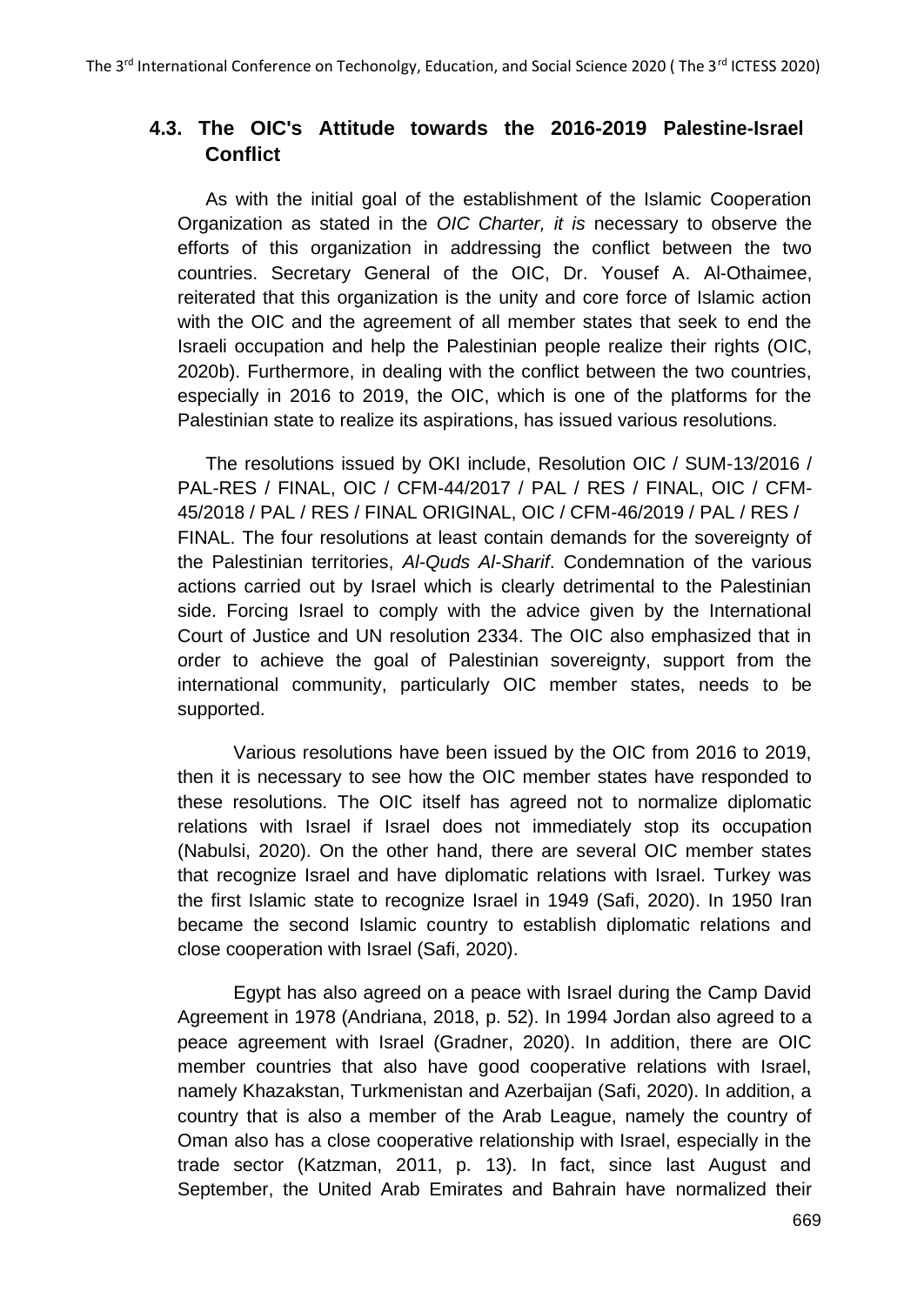diplomatic relations with Israel (CNN, 2020).

# **4.4. The Effectiveness of the Organization of Islamic Cooperation (OIC) in Handling the Palestinian Conflict Israel**

Krasner (1983, p. 2) defines the international regime as a series of principles, norms, rules and decision making that are carried out explicitly or implicitly with the aim that actors in international relations can interact coherently (Nye, 2014, p. 1). Since the start of the OIC, the *OIC Charter has*  become an absolute rule for its member countries (OIC, 2020a). Thus, the OIC Charter becomes a regime within the organization. In the OIC charter, it is clearly stated in CHAPTER I regarding the goals and principles of Article 1 regarding the objectives of the Islamic Cooperation Organization paragraph 8, namely tosupport and give authority to the Palestinian people in exercising their right to self-determination and establishing their sovereign state with *Al-Quds. Al-Sharif* as the capital, as well as maintaining the historical and Islamic character of the holy places in it (OIC, 2020a).

According to Underdal et al. (2001, p. 4) the effectiveness of a regime can also be measured using the formula *Er = f (Sr.Cr) + Br*, Sr is *Stringency*  (rule strength), Cr is *Compliance* (regime member obedience to the rules) and Br is a side effect generated regime. So it is necessary to check the output, outcome and impact of a resolution beforehand to determine the effectiveness of the regime (Underdal et al., 2001, p. 6).

For a case study on the effectiveness of the Organization for Islamic Cooperation in dealing with the Palestinian-Israeli conflict in 2016 to 2019, the analysis of its effectiveness is as follows:

*Output (Sr)* is the output that emerges from the formation process (Underdal et al., 2001, p. 6 ). In the case studies discussed by researchers, the output that emerged was the agreement of the heads of state of the OIC members which was stated in several resolutions.

Resolution *OIC / SUM-13/2016 / PAL-RES / FINAL* on the issue of Palestinian sovereignty over *Al-Quds Al-Sharif*, reaffirms the main responsibility of the UN for the Palestinian case so that a fair solution can be realized in all aspects and welcomes Palestinian accession to the convention and international agreements and call on OIC Member States to provide all forms of support that can help and protect Palestinians (OIC, 2016). Resolution *OIC / CFM-44/2017 / PAL / RES / FINAL* regarding the reaffirmation of the sovereignty of the Palestinian State over all Palestinian territories occupied by Israel since 1967, including East *Al-Quds* , airspace, waters, and its borders with states neighbors (OIC, 2017).

670 Resolution *OIC / CFM-45/2018 / PAL / RES / FINAL* concerning the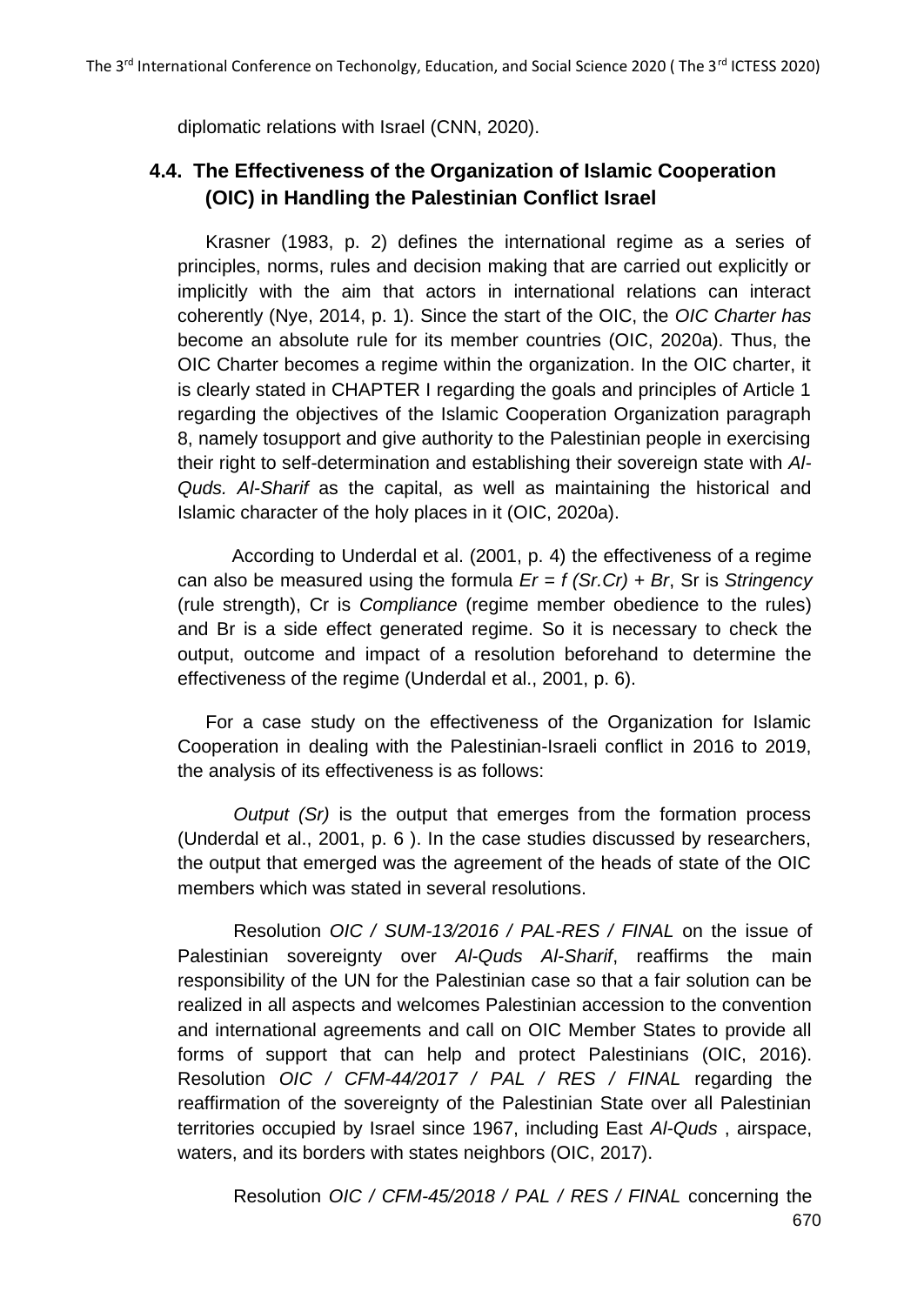affirmation of the United Nations responsibility for the Palestinian refugee problem and the continuing role of the United Nations Relief and Work Agency (UNRWA) (OIC, 2018).Resolution *OIC / CFM-46/2019 / PAL / RES / FINAL* regarding demands for sovereignty over the Palestinian territories (OIC, 2019).

*Outcome (Cr)* relates to changes in the behavior of regime members (Underdal et al., 2001, p. 6). The regime can be effective if it can change the behavior of OIC member states. *Outcome* from Resolution *OIC / SUM-13/2016 / PAL-RES / FINAL, OIC / CFM-44/2017 / PAL / RES / FINAL, OIC / CFM-45/2018 / PAL / RES / FINAL,* and *OIC / CFM- 46/2019 / PAL / RES / FINAL is* said to be ineffective because it cannot change the behavior of regime members. Various criticisms and demands for sovereignty over the Palestinian territories including the city of Jerusalem which is now made the capital by Israel and protection of Al-'Aqsa which was carried out by means of an economic, political, social and cultural boycott of the Israeli Zionist regime were apparently not carried out by all OIC member states. (MFA, 2016). As a result, only a small proportion of regime members have *complied* with the resolution, the rest have been *defective.*

*Impact (Br)* relates to the creation of certain situations desired by the regime (Underdal et al., 2001, p. 6). In this case, the OIC regime wants Palestine to have a sovereign territory, however until now Israel continues to annex the territory. This is evidenced by the transfer of Israel's capital from Tel Aviv to Jerusalem, whereas previously Jerusalem was the capital of Palestine (BBC, 2017). The important goal of the 2016 to 2019 OIC Resolutions is regarding the sovereignty of the Palestinian territories. OIC member countries that should boycott Israel have done the opposite. As has been done by OIC countries that have opened diplomatic relations, normalized, and in renewal with Israel, are Egypt, Iran, Jordan, Turkey, United Arab Emirates and Bahrain (CNN, 2020). In fact, Saudi Arabia which has dominance /*power* in the OIC has also allowed the aircraft carrying Jared Khusner, the White House adviser to cross its territory (CNN, 2020).

Based on the measurements of the output (Sr), outcome (Cr) and impact (Br) above, the researchers concluded that the level of collaboration of the OIC regime in Resolution *OIC / SUM-13/2016 / PAL-RES / FINAL, OIC / CFM-44/2017 / PAL / RES / FINAL, OIC / CFM-45/2018 / PAL / RES / FINAL,* and *OIC / CFM-46/2019 / PAL / RES / FINAL* have a value of 0 (zero) on an ordinal scale. This means that the regime has low effectiveness, OIC regime members in Resolution *OIC / SUM-13/2016 / PAL-RES / FINAL, OIC / CFM-44/2017 / PAL / RES / FINAL, OIC / CFM-45 / 2018 / PAL / RES / FINAL,* and *OIC / CFM-46/2019 / PAL / RES / FINAL* did agree to the agreement, but they did not take any action to implement the existing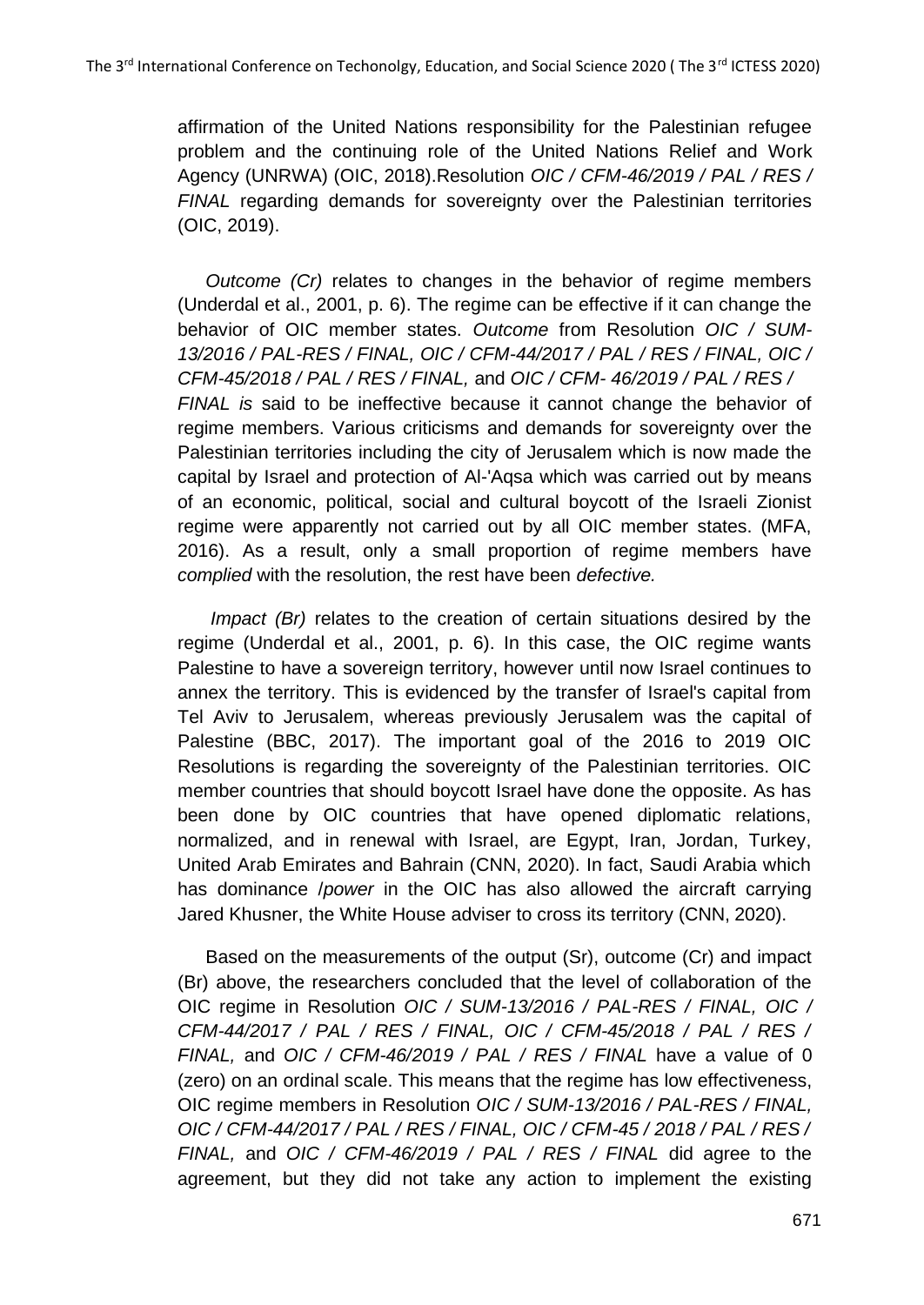agreement *(joint deliberation but no joint action).* This can be seen when the OIC cannot impose sanctions on its members who have different attitudes.

### **5. Conclusions and Suggestions**

Palestine and Israel are two countries in the Middle East region. The two countries which are located side by side are still in conflict until now. The

Palestinian-Israeli conflict is a conflict that never ends. The two-state solution is still being fought for by various parties, including the Organization for Islamic Cooperation (OIC), which is a forum for aspirations for the Palestinian people. In accordance with its objectives, since its inception this organization has agreed to help Palestine gain its sovereignty. This has been stated in the OIC Charter in CHAPTER I concerning the goals and principles of Article 1 regarding the objectives of the Islamic Cooperation Organization paragraph 8. Furthermore, to achieve these goals, especially in 2016 to 2019 the OIC together with its member countries issued various resolutions aimed at handle the Palestinian Israeli conflict.

Thus, the efforts that have been carried out by the OIC from 2016 to 2019 have not obtained maximum results. This is due to the inequality of attitudes held by OIC member countries. Several countries open diplomatic, economic, social and cultural relations. Thus, this indicates that the countries that are members of the OIC are more concerned with *national interests* their respective. OIC Resolutions from 2016 to 2019 have no significant impact on the resolution of the 2016-2019 Palestinian-Israeli conflict.

After drawing conclusions about the effectiveness of the Organization for Islamic Cooperation (OIC) in dealing with the Palestinian and Israeli conflicts, there is a suggestion that the researchers have, namely that this study focuses more on the effectiveness of the Organization for Islamic Cooperation (OIC) in dealing with the Palestinian and Israeli conflicts in 2016-2019. . So, it is hoped that the next research can discuss the efficiency of the Organization for Islamic Cooperation (OIC) in dealing with the Palestinian and Israeli conflicts in the following year.

### **REFERENCE**

- Al-Jaddid, MN (2014). *The Balfour Declaration and the Establishment of Israel*. UNIVERSITY OF INDONESIA.
- Andriana, LA (2018). *Donald Trump's Decision Regarding the Recognition of Jerusalem as Israel's Capital*. University of Jember.
- AMONG. (2020). *The draft UNSC resolution emphasizes Palestinian*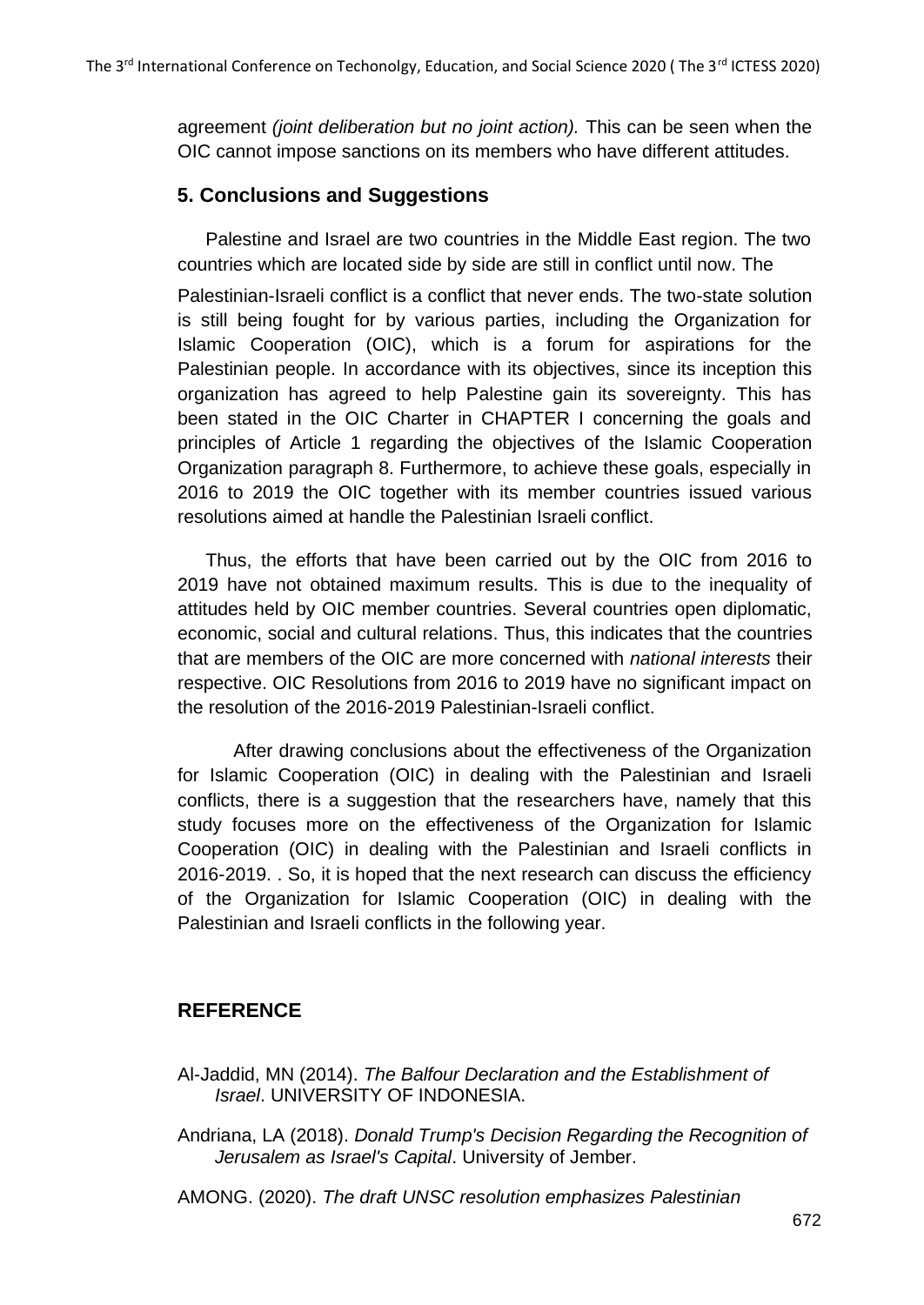*interests.* Antaranews.Com. https:/[/www.antaranews.com/berita/1291630/rancang-resolusi-dk-pbb](http://www.antaranews.com/berita/1291630/rancang-resolusi-dk-pbb-)tekankan-kepepang-palestina

- Arif, MQ 'Ainul. (2015). THE INFLENCE OF THE ISLAMIC COOPERATION ORGANIZATIONAL REGIME IN THE PROTECTION OF AL-AQSA. *Journal of Political Review*, *05*, 46–59.
- Azhar, M. (2002). KNOWN AND CLOSE: ORGANIZATION I (ONFERENS1 ISLAM (OIC), *the Legal Affairs*Committee, 3.
- BBC. (2017). *Donald Trump: Jerusalem is the capital of*Israel.Bbc.Com. Https:[//www.bbc.com/indonesia/indonesia-](http://www.bbc.com/indonesia/indonesia-) 42251271
- Beinin, BJ, & Hajjar, L. (2014). *Palestine, Israel and the Arab-Israeli Conflict*.
- CNN. (2020). *Chronology of Normalization Relations between the UAE, Bahrain and Israel*. Cnnindonesia.Com. Https: //www.cnnindonesia .com / international / 20200916085105-120-547021 / Chronology-Normalization-Relationship-UAE-Bahrain-and-Israel
- Coser, L. (1956). *The Function of Social Conflict*. IL: Free Press.
- Gradner, F. (2020) . *Israel and the United Arab Emirates: What are the advantages the UAE opened diplomatic relations with Israel?* Bbc.Com. https:/[/www.bbc.com/indonesia/indonesia-53817130](http://www.bbc.com/indonesia/indonesia-53817130)
- Hamli, M. (2013), *Israel-Palestine Conflict of historical studies on cases of seizure of land between israel and Palestine (1920s*1993).
- Hardani, Auliya, NH, Andriani, H., Roushandy Asri Fardani, Ustiawaty, J., Utami, EF, Sukmana, DJ, & Istiqomah, RR (2020). *Book Qualitative Research Methods ative & Quantitative* (A. Husnu Abadi, A.Md. (ed.); Issue March). Pustaka Ilmu Group.
- Herz, JH (1950). Idealist Internationalism and the Security Dilemma. *World Politics*, *2*(2), 157–180. https://doi.org/10.2307/2009187
- Himes, JS (2008). *Conflict and conflict management*. University of Georgia Press.
- IMEU. (2016). *Palestine: 2015 in Review*. Institute for Middle East Understanding. https://imeu.org/article/palestine-2015-in-review
- Islamiyah, N., & Trilaksana, A. (2016). HISTORICAL ASPECT OF THE ROLE OF THE UN IN THE RESOLUTION OF THE PALESTINE-ISRAEL CONFLICT 1967-1955. *AVATARA, e-Journal of Historical Education*, *4*(3).
- Katzman, K. (2011). *Oman: Reform, security, and US policy*. DIANE Publishing.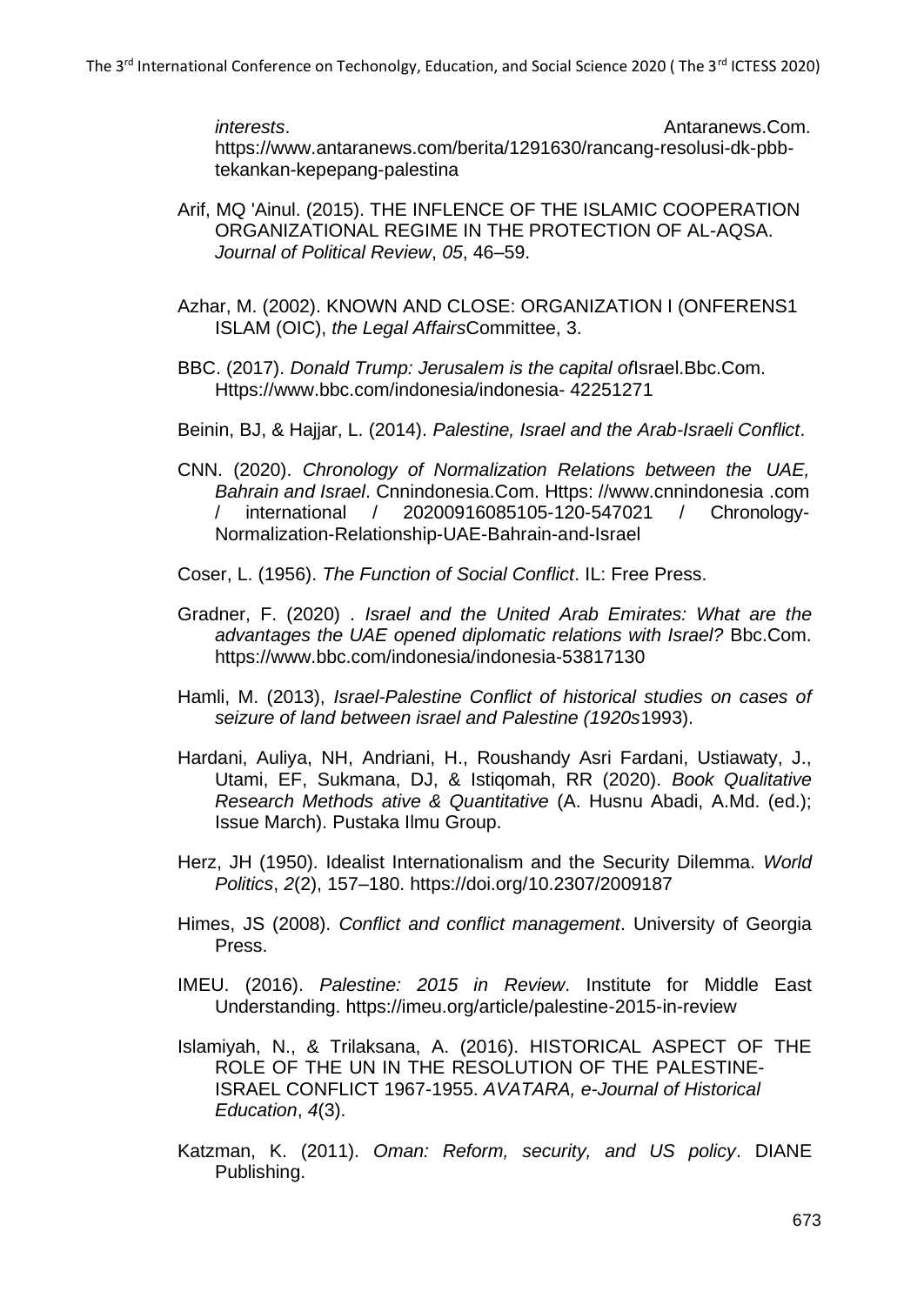- KEMLU. (2014). *Organization of Islamic Cooperation (OIC)*. Kemlu.Go.Id. https://kemlu.go.id/portal/id/read/129/halaman\_list\_lain/organizationkerja-sama-islam-oki
- KEMLU. (2019). *Palestinian issue*. Kemlu.Go.Id. https://kemlu.go.id/portal/id/read/23/halaman\_list\_lain/isu-palestina
- Keohane, RO, & Nye, JS (1984). *Power and Interdependence*. JSTOR; The MIT Press. [http://www.jstor.org/stable/2706764.](http://www.jstor.org/stable/2706764)
- COMPASS. (2020). *Organization of Islamic Cooperation (OIC): History, Goals, and Members*. Kompas.Com. https:/[/www.kompas.com/skola/read/2020/02/17/200000869/organizatio](http://www.kompas.com/skola/read/2020/02/17/200000869/organizatio) n-kerja-sama-islam-oki---sejarah-t Destinations-page=all
- dan-anggota?Krasner, SD (1983 ). *International regimes*. Cornell University Press.
- Lenczowski, G. (1962). *The Middle East in world affairs.* Cornell University Press.
- MFA. (2016). *Israel's Diplomatic Missions Abroad: Status of relations*. Mfa.Gov.II. https://mfa.gov.il/mfa/abouttheministry/pages/israel-s diplomatic missions abroad.aspx
- Mitzen, J. (2006). Ontological security in world politics: State identity and the security dilemma. *European Journal of International Relations*, *12*(3), 341–370.
- Muchsin, MA (2015). PALESTINE AND ISRAEL: History, Conflict and the Future. *MIQOT*, *XXXIX*(2), 390–406.
- Nabulsi, E. (2020). *No normalization until Israel ends occupation: OIC*. Www.Aa.Com.Tr. https:/[/www.aa.com.tr/en/middle-east/no](http://www.aa.com.tr/en/middle-east/no-)normalization-until-israel-ends-occupation-oic/1951994#:~:text=The Organization of Islamic Cooperation, of Arab and Palestinian lands . & text = The UAE will be the, 1979 and Jordan in 1994.
- Nations, U. (2020). UN Security Council Resolution 2334 (2016). *The Palestine Yearbook of International Law Online*, *19*(1), 385–387. https://doi.org/10.1163/22116141\_019010017
- Nor, MRM (2004). Corpus Separatum: Analytical Study of the 1947 UN Resolution to Make Bayt Al-Maqdis an International Zone. *Usuluddin Journal*, *20*, 145–158. https://scholar.google.com/scholar?hl=en&as\_sdt=0%2C5&q=RESOLU SI+PBB+181&btnG=
- Nurjannah, EP, & Fakhruddin, M. (2019). The Balfour Declaration: The Beginning of the Israeli Palestinian Conflict. *Journal of History and Historical Education*, *1*(1), 15–26.

Nye, JS (2014). *The regime complex for managing global cyber activities*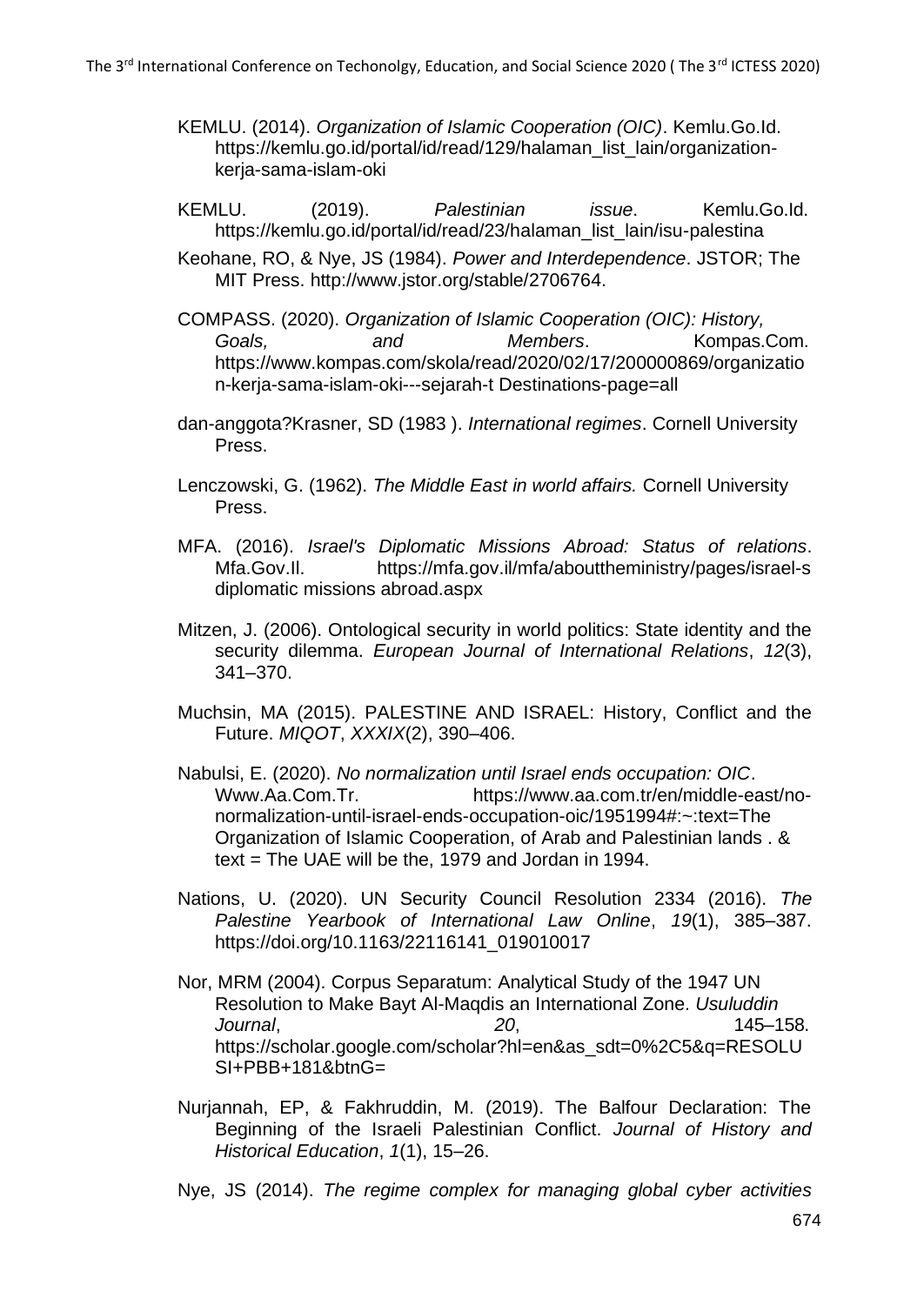(Vol. 1). Belfer Center for Science and International Affairs, John F. Kennedy School….

- OIC. (2016). *Resolution on the Cause of Palestine and Al-Quds Al-Sharif* (Issue April). https:/[/www.oic-oci.org/docdown/?docID=15&refID=5](http://www.oic-oci.org/docdown/?docID=15&refID=5)
- OIC. (2017). *Resolutions on the Cause of Palestine, Al-Quds Al-Sharif, and the Arab- Israeli Conflict 44 Th Session of the Council of Foreign Ministers (Session of Youth, Peace and Development in a World of Solidarity) Abidjan, Republic of Cote D ' Ivoire (16-1* (Issue July, pp. 0– 28).
- OIC. (2018). *RESOLUTIONS ON THE CAUSE OF PALESTINE, AL-QUDS AL-SHARIF, AND THE ARAB- ISRAELI CONFLICT* (Issue July, pp. 0– 28).
- OIC. (2019). *RESOLUTIONS ON THE CAUSE OF PALESTINE, AL-QUDS AL-SHARIF, AND THE ARAB-ISRAELI CONFLICT ADOPTEDBYTHE 46 th SESSION OF THE COUNCIL OF FOREIGN MINISTERS (SESSION OF 50 YEARS FOR ISLAMIC COOPERATION: ROADMAPERATION PROSPERITY AND DEVELOPMENT)* (Issue March. bp. 24–25). Https://www.oicoci.org/docdown/?docID=4444&refID=1250
- OIC. (2020a). *OIC Charter*. Www.Oic-Oci. Org. Https://www.oicoci.org/page/?p\_id=53&p\_ref=27&lan=en
- OIC. (2020b). *Organization of Islamic Cooperation affirms its Constant Position on the Palestinian Cause*. Organization of Islamic Cooperation. Https: //www.oic- oci.org/topic/?t\_id=23777&t\_ref=14148&lan=en
- REPUBLIC OF. (2019). *Israeli Illegal Settlements The Source Of Palestinian Human Rights Violations*. Republika.Co.Id. https://republika.co.id/berita/pr9v35366/permukiman-ilegal-israelsumber-pelanggaran-ham-palestina
- Safi, S. (2020). *Israel, Pakistan and the Muslim World*. International THE NEWS. https:[//www.thenews.com.pk/print/705202-israel-pakistan-and](http://www.thenews.com.pk/print/705202-israel-pakistan-and-)the-muslim-world
- Semiawan, CR (2010). *Qualitative Research Methods: Types, Characteristics and Advantages*. Grasindo.
- Stokke, OS (2006). *Determining the Effectiveness of International Regimes*. https:/[/www.semanticscholar.org/paper/Determining-the-Effectiveness](http://www.semanticscholar.org/paper/Determining-the-Effectiveness-)of-International-Stokke-Nansens/014c236f02a02b6715679621c42cdb2bf4ac03fb
- Suswanta. (2012). Understanding the Palestine-Israel Problem from an Islamic Perspective. *JOURNAL OF INTERNATIONAL RELATIONS*, *1*(1).